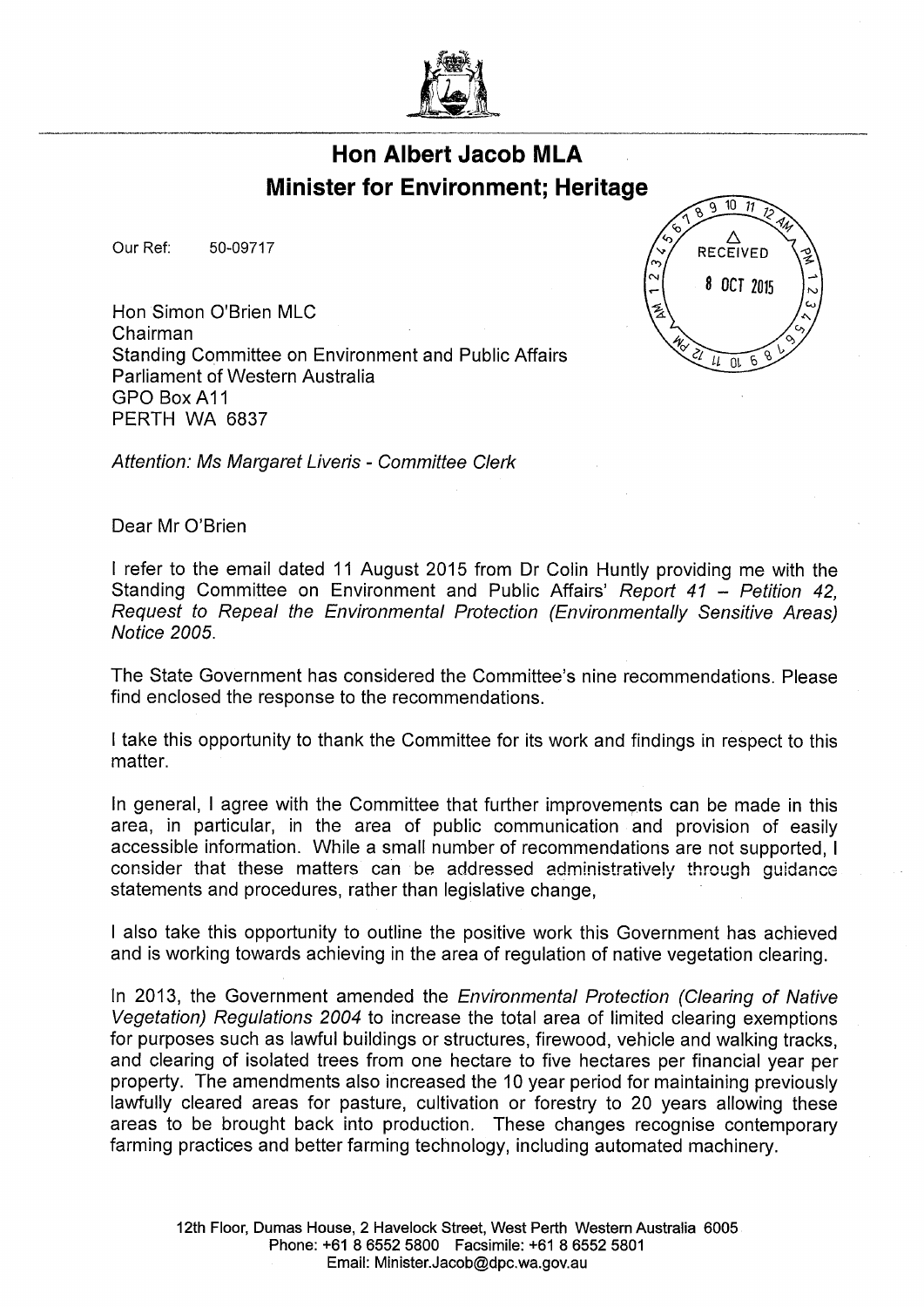The current provisions under the Environmental Protection Act 1986 relating to clearing have been criticised for their complexity and for focusing on process rather than outcomes. The Government is investigating future legislative options to assist in remedying these concerns. These legislation options would also address any negative impact of ESAs, while retaining their value in protecting small but high value areas, and providing for accreditation of clearing permit processes and decisions under bilateral agreements.

One option is a referral system to provide flexibility, avoid unintended regulatory capture, and ensure that clearing is only regulated where regulation is necessary to improve environmental outcomes. Under this approach, clearing that is not otherwise exempt from the requirement to hold a permit is required to be referred to the Chief Executive Officer (CEO). The CEO will then make a decision within 21 days on whether a permit is required having regard to specified criteria. A preliminary analysis of clearing permit application data suggests that this approach would reduce the number of clearing cases requiring a decision to grant or refuse a clearing permit by around 30%. The referral model will ensure that clearing within ESAs can be evaluated at no cost and without undue delay. Only where proposed clearing of native vegetation requires regulation to manage impacts would a permit be required.

The amendments to the legislation and the regulations make an important contribution to the Government's 2013 election commitment to work to reduce unnecessary regulatory burden on farmers prohibiting their future growth and success. Clearing of native vegetation is one of the key relevant areas of regulation.

The Government remains committed to improvements in this area without diluting our high environmental standards.

Yours sincerely

Albert Jacob MLA **MINISTER FOR ENVIRONMENT; HERITAGE**

Att.

06 OCT 2015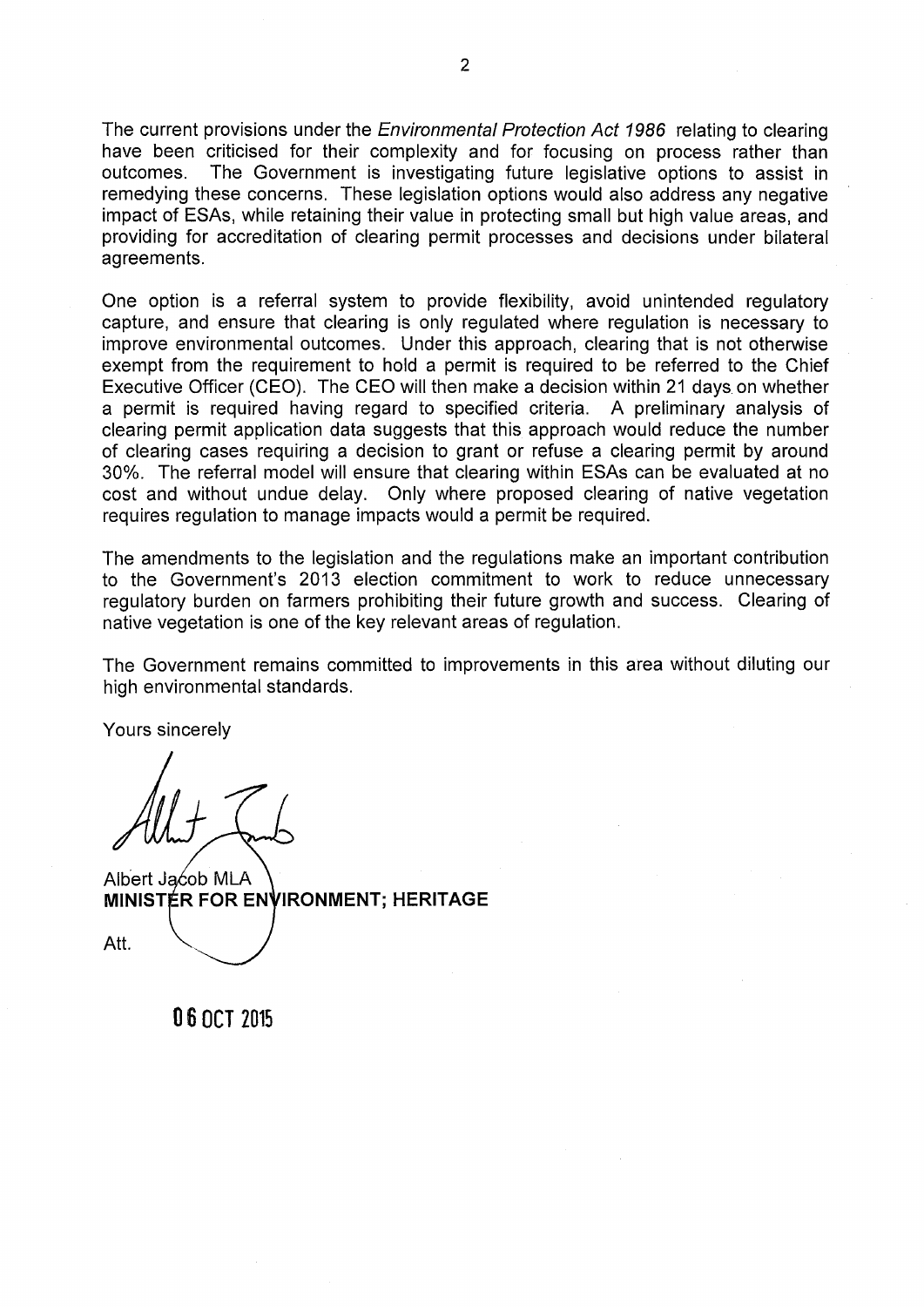## **GOVERNMENT RESPONSE TO THE RECOMMENDATIONS OF**

## **THE STANDING COMMITTEE ON ENVIRONMENT AND PUBLIC AFFAIRS PETITION NO. 42**

## **REQUEST TO REPEAL THE ENVIRONMENTAL PROTECTION (ENVIRONMENTALLY SENSITIVE AREAS) NOTICE 2005**

| Recommendation                                                                                                                                                                                                                                                                                                 | <b>Government Response</b>                                                                                                                                                                                                                                                                                                                                                                                                                                                                                                                |
|----------------------------------------------------------------------------------------------------------------------------------------------------------------------------------------------------------------------------------------------------------------------------------------------------------------|-------------------------------------------------------------------------------------------------------------------------------------------------------------------------------------------------------------------------------------------------------------------------------------------------------------------------------------------------------------------------------------------------------------------------------------------------------------------------------------------------------------------------------------------|
| The Committee recommends that the<br>Minister for<br>Environment repeals regulation 6 of the <i>Environmental</i><br>Protection (Clearing of Native Vegetation) Regulations<br>2004.                                                                                                                           | Regulation 6 expired (by operation of the Environmental Protection Amendment<br>Act 2003 section 110(4)(b)) on 9 April 2005 (i.e. on the expiration of 9 months<br>after section 110 came into operation). As regulation 6 has expired, it cannot be<br>repealed.                                                                                                                                                                                                                                                                         |
|                                                                                                                                                                                                                                                                                                                | In the electronic version of the regulations, regulation 6 has been removed and<br>replaced with a note "[6. Expired on 8 April 2005 by operation of the<br>Environmental Protection Amendment Act 2003 section 110(4)(b)]." The next hard<br>copy reprint will not include the provision.                                                                                                                                                                                                                                                |
| The Committee recommends that the<br>Minister for<br>the<br>Environmental<br>Protection<br>Environment<br>review<br>(Environmentally Sensitive Areas) Notice 2005 and the<br>scope of land declared an ESA with a focus on wetland<br>ESAs.                                                                    | Several Environmental Protection Policies (EPPs) are being reviewed to ensure<br>they are appropriate, necessary and not duplicative of existing protections/<br>regulations. This includes EPPs which protect wetlands declared as ESAs (for<br>example, Swan Coastal Plain Lakes and South-west Agricultural Zone Wetlands).                                                                                                                                                                                                            |
| The Committee recommends that the Minister<br>for<br>Environment introduce an effective mechanism<br>of<br>Departmental review where a landowner disputes the<br>Department's decision that their land includes an ESA. This<br>review should include a Departmental officer visiting the<br>land in question. | ESAs are based on areas defined in legislation (for example, areas covered by<br>EPPs made under the EP Act, Ramsar convention wetlands or World Heritage<br>properties listed under the Environment Protection and Biodiversity Conservation<br>Act 1999), or based on policies and mapping such as Bush Forever; conservation<br>category wetlands in the geomorphic wetlands dataset; wetlands mapped in the<br>Busselton-Walpole area; and certain wetlands mapped for Augusta to Walpole.                                            |
|                                                                                                                                                                                                                                                                                                                | Where the areas are adopted based on policy or mapping, the custodian for the<br>ESA value is responsible for reviewing and maintaining the accuracy of the data<br>and there are existing processes for this. Understanding the Committee's primary<br>focus on wetlands, I can advise that the Department of Parks and Wildlife as the<br>custodian of wetland mapping has a protocol for updating the boundaries or<br>management category of wetlands. Further information is available at<br>www.dpaw.wa.gov.au/management/wetlands. |
|                                                                                                                                                                                                                                                                                                                |                                                                                                                                                                                                                                                                                                                                                                                                                                                                                                                                           |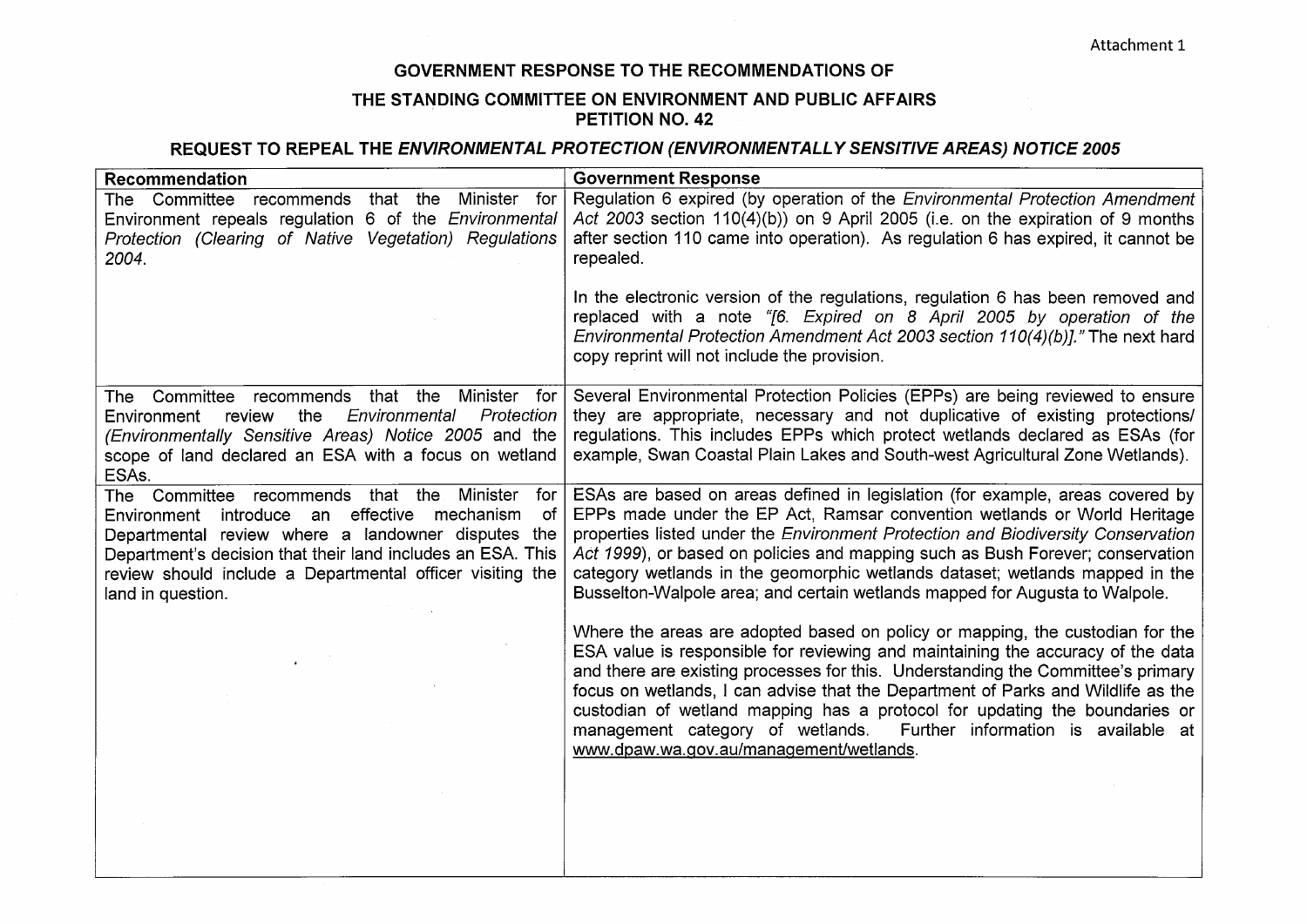| Recommendation                                                                                                                                                                                                                                                                                                                                 | <b>Government Response</b>                                                                                                                                                                                                                                                                                                                                                                                                                                                                                                                                                                                              |
|------------------------------------------------------------------------------------------------------------------------------------------------------------------------------------------------------------------------------------------------------------------------------------------------------------------------------------------------|-------------------------------------------------------------------------------------------------------------------------------------------------------------------------------------------------------------------------------------------------------------------------------------------------------------------------------------------------------------------------------------------------------------------------------------------------------------------------------------------------------------------------------------------------------------------------------------------------------------------------|
| The Committee recommends that the Minister for<br>Environment amend land clearing laws to provide that the<br>grazing exemption at regulation 5, item 14 of the<br>Environmental Protection (Clearing of Native Vegetation)                                                                                                                    | The scheme of the existing legislation provides that exemptions in regulations do<br>not apply in ESAs.<br>This matter has been addressed through the finalisation of grazing guidelines.                                                                                                                                                                                                                                                                                                                                                                                                                               |
| Regulations 2004 apply to ESAs declared in Environmental<br>Protection (Environmentally Sensitive Areas) Notice 2005.                                                                                                                                                                                                                          | This guideline clarifies that sustainable grazing at levels that are consistent with<br>existing, historic grazing practices where such grazing does not result in<br>significant modification of the structure and composition of the native vegetation is<br>not considered to be clearing.                                                                                                                                                                                                                                                                                                                           |
| The Committee recommends that the Minister for<br>Environment ensures that the Department of Environment<br>Regulation conducts broad consultation with the public and<br>Members of Parliament on the draft A guide to grazing,<br>clearing and native vegetation under Part V Division 2 of the<br><b>Environmental Protection Act 1986.</b> | DER released a 'Draft guideline: A guide to grazing and clearing of native<br>vegetation' for public comment between 24 June and 22 July 2015. DER also<br>wrote separately to seek comment from the Pastoralists and Graziers Association,<br>WA Farmers Federation and the Gingin Property Rights Group. Four submissions<br>were received. The submissions received, a consultation summary addressing<br>submissions and a final guideline are available on DER's website and are<br>attached to this response.                                                                                                     |
| The Committee recommends that the Minister for<br>Environment (in the Government response to this report)<br>advises the Legislative Council of the details of consultation<br>undertaken, or to be undertaken, and the outcome of the<br>public consultation process.                                                                         | See comment above                                                                                                                                                                                                                                                                                                                                                                                                                                                                                                                                                                                                       |
| The Committee recommends that the Minister for<br>Environment directs the Department of Environment to<br>link<br>to the<br>Environmental<br>Protection<br>a<br>provide<br>(Environmentally Sensitive Areas) Notice 2005 and<br>documents referred to in that Notice on its website.                                                           | DER has included a clearer link on its website for public to view information<br>regarding ESAs. This includes the list of publicly available individual datasets and<br>a link to the State Law Publisher's website which includes the Government<br>Gazette containing the ESA Notice.                                                                                                                                                                                                                                                                                                                                |
|                                                                                                                                                                                                                                                                                                                                                | DER's Clearing Permit System and Landgate's Shared Land Information Platform<br>map the locations of ESAs. In addition, all clearing application decision reports<br>are available on DER's Clearing Permit System.                                                                                                                                                                                                                                                                                                                                                                                                     |
| The Committee recommends that section 51C of the<br>Environmental Protection Act 1986 be redrafted to state in<br>direct positive language the circumstances in which a<br>person is authorised to clear native vegetation.                                                                                                                    | The intent of listing areas or classes as ESAs is to ensure that clearing that is<br>allowed by exemption in regulations cannot be undertaken in these areas without<br>consideration through a permit application. It is important to acknowledge that the<br>presence of ESAs does not necessarily preclude clearing from taking place. Since<br>the regulations took effect a total of 924 clearing permits have been granted within<br>ESAs. DER has reviewed its guidance statements relating to native vegetation<br>clearing requirements to ensure clear and consistent advice is available for<br>landholders. |